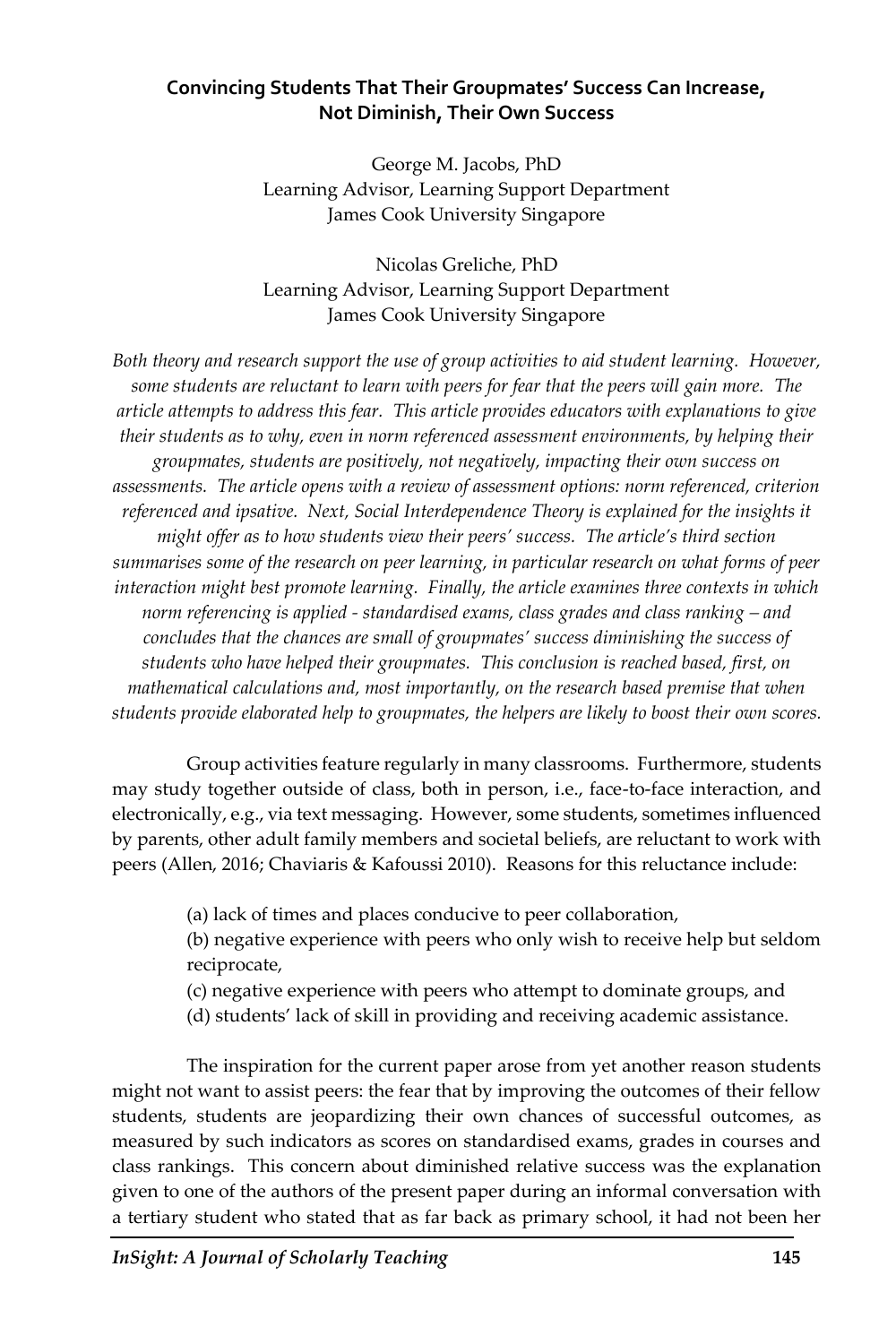habit or the habit of her peers to provide each other with academic assistance. This paper was conceived to answer this student and the other students and stakeholders with similar concerns.

The fear that helping peers constitutes a zero sum game stems in part from the use of norm referenced assessment to assign grades, ranks, etc. to student performance. Norm referenced assessment compares students' outcomes with those of other students. Norm referenced assessment contrasts with criterion referenced assessment, which compares student performance against a fixed standard of quality.

This article makes two main arguments. First, the authors claim that by helping peers, students can increase their own learning and academic achievement. Thus, while the helped students' outcomes may improve, so too may the outcomes of the students who provided the help. The second argument looks at what happens if norm referenced assessment is utilized and the helped students improve their outcomes but, surprisingly, the helping students' outcomes do not advance. Even in such circumstances, a more in-depth understanding of norm referenced assessment reveals that the helping students' outcomes are unlikely to suffer.

The article begins with a review of assessment options, followed by an exploration of Social Interdependence Theory with reference to helping behaviours. Next, to support the article's first main argument – that students boost their own learning by attempting to teach peers – the benefits of cooperation among students are discussed, along with the types of cooperation most likely to promote those benefits. Then, to support the article's second main argument – that improvement in peers' outcomes is not likely to detract from the outcomes of peer helpers – examples are presented based on norm referencing applied to standardise test scores, grades and ranks.

#### **Literature Review**

This literature review has three sections. This first section discusses three of the options for assessment, focusing on norm referenced and criterion referenced assessment. The literature review's second section discusses Social Interdependence Theory, a theory that offers a perspective on what might motivate students to assist or not assist the learning of peers. The third section moves from the theoretical to the practical, reviewing some of the literature on the benefits students can enjoy by learning collaboratively.

# **Norm Referenced and Criterion Referenced Assessment**

Three main options exist for assessing the performance of students on measures of skills and knowledge: (a) comparing student performances with those of other students, (b) comparing student performances to predetermined standards, and (c) comparing each student's performance to their own past performance. These three assessment methods are known as norm referenced, criterion referenced and ipsative, respectively, with norm referenced and criterion referenced, in the authors' experience, being the most common, with various combinations of these two options also being employed (Kim, Lee, Chung, & Bong, 2010). The current article focuses on the impact of norm referenced assessment on students' attitudes towards peer collaboration.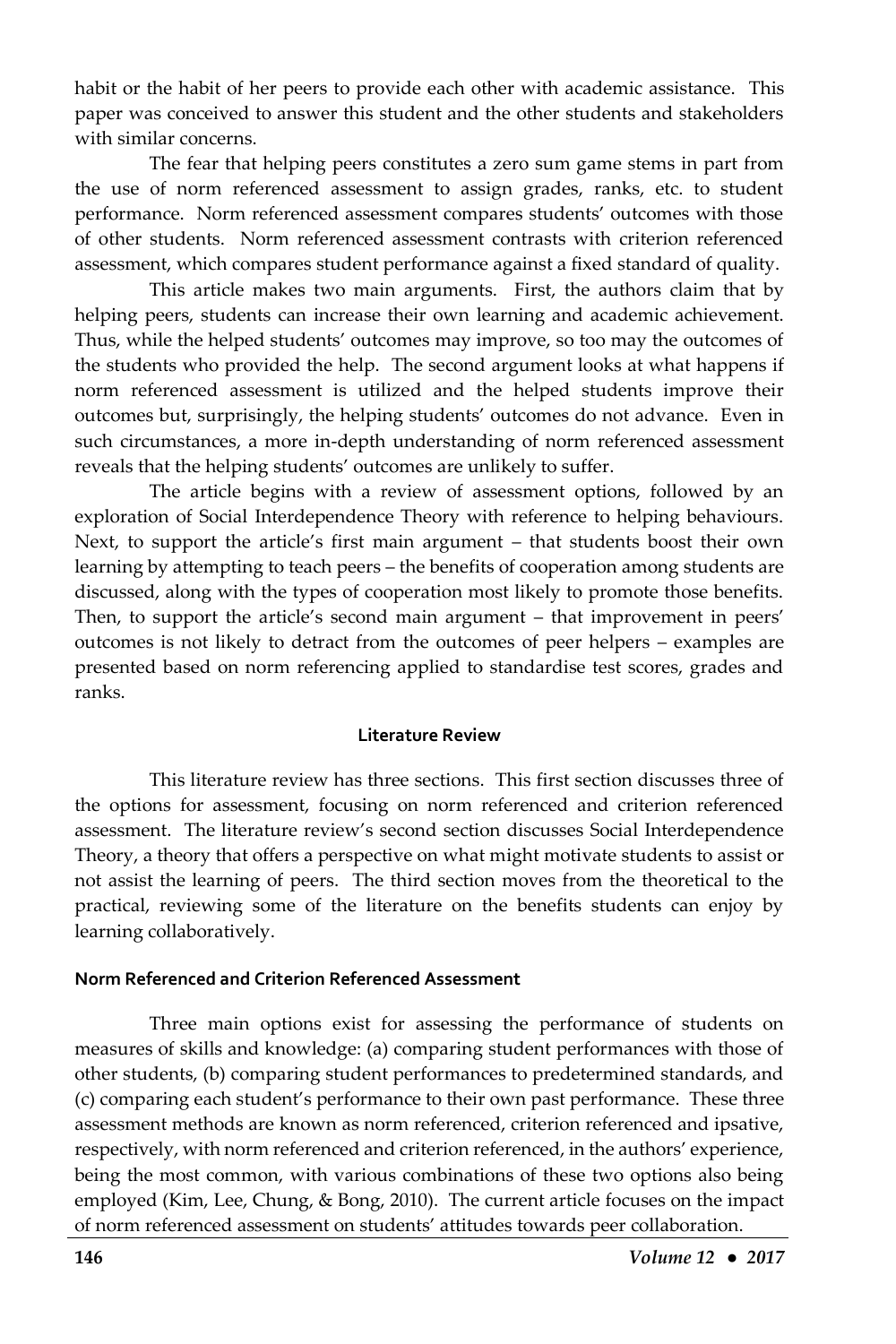In norm referenced assessment, students' performances are compared to those of a "normative" group. This group can consist of those doing the assessment at the same time as the students or at different times. Norm referenced assessments allow assessors to give the distribution of students' scores the shape they like. The desired distribution is often bell-shaped, with a majority of students near the middle, and the number of students decreasing near the ends of the distribution. For instance, with a bell-shaped distribution, in a grading system from A to F, the smallest numbers of students receive A's and F's, e.g., 15% each, with the next largest numbers of students receiving B's and D's, e.g., 20% each, and the largest number, those at the middle of the curve, receiving C's, e.g., 30%.

In norm referenced assessment, student performance can be compared within the same cohort or between cohorts. When the reference group is the same as the group of students actually assessed, in an A-F grading system, the proportion of students receiving each of the five grades is fixed, regardless of the performance of any cohort of students in terms of the actual quality of the students' work, the amount of their effort, or of any comparison to these students' previous performances (Center for Teaching and Learning, 2015). On the other hand, when the students assessed are compared with a previous cohort, as in the Scholastic Aptitude Test (CollegeBoard, 2015) exam, the distribution of the current cohort's grades is not known in advance. Only the proportion of grades of the students that composed the reference cohort is predetermined. However, that reference cohort is usually chosen because of its supposed resemblance (or partial resemblance) to the assessed group of students. Therefore, it is expected that the grade distribution of the assessed students will also resemble the predetermined distribution. The advantage of using an external reference cohort lies in the possibility of comparing several groups to this cohort and, therefore, with each other.

## **Social Interdependence Theory**

Insights into the reactions of students and others to norm referenced assessment may be gained from Social Interdependence Theory (Deutsch, 1949, 1962; Johnson & Johnson, 2006; Lewin, 1935). This theory seeks to understand how people view their connections with others. When applied to formal education, the theory provides ideas that educators can use to understand and positively impact interactions among students, so as to encourage students to learn from and with each other and to make education a satisfying experience for all. Social Interdependence Theory is often cited as a foundation for cooperative learning (also known as collaborative learning), a system of principles and techniques for encouraging successful peer interaction among students.

Social Interdependence Theory discusses three lens through which people, including students, can view others: positive interdependence, negative interdependence or no interdependence. A feeling of positive interdependence exists when people believe their outcomes are positively correlated with those of others, i.e., what benefits one benefits the other(s), and what harms one harms the other(s). Negative interdependence refers to the situation when people feel that their outcomes are negatively correlated, i.e., what benefits one harms the other(s), and what harms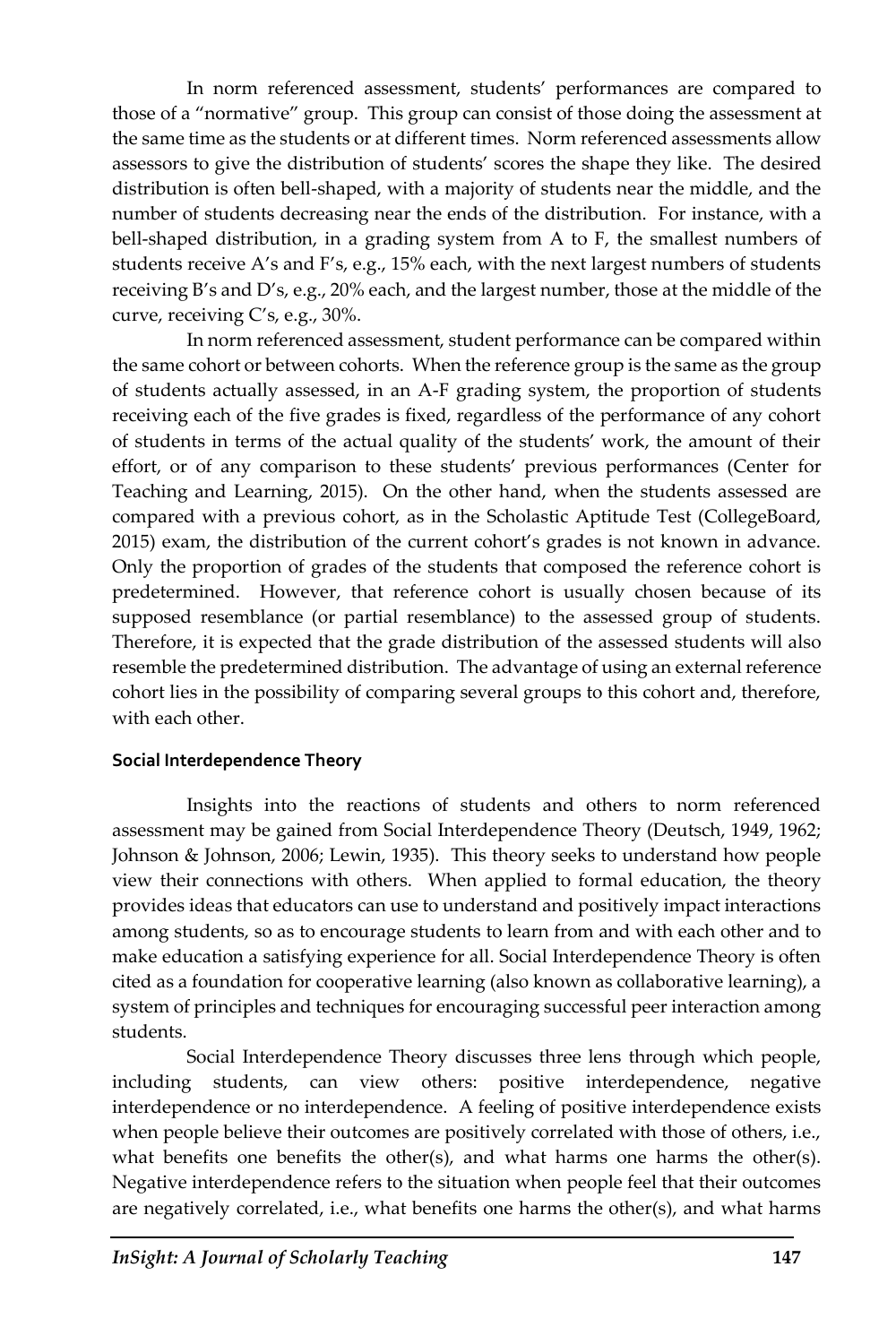one benefits the other(s). No interdependence describes the situation when people perceive little or no correlation between their outcomes, i.e., they believe that their outcomes neither benefit from nor are they harmed by what happens to others. Please note the repeated use of the subjective term *feel* which is used to highlight that people's perceptions do not necessarily mirror the reality of others' impact on their outcomes, i.e., two people in identical situations could feel different forms of interdependence.

The three forms of interdependence can be illustrated in a simplistic manner by a sports example. If two people are doubles partners in badminton, they may feel positively interdependent, i.e., they believe that their outcomes are positively correlated. For example, if one helps the other improve their backhand, both are more likely to achieve the joint goal of winning the next match they play as a team, i.e., the outcomes of both could be seen as likely to improve. Similarly, if one member suffers an ankle injury, they both have less chance of winning, i.e., the outcomes of both could be seen as likely to worsen.

Negative interdependence can be seen when the pair play singles, with each person in the pair on a different side of the net. Now, their outcomes might be perceived as negatively correlated. For instance, when one person's backhand improves, that person's chances of winning increase, while the person who is now their opponent sees their own chances of winning decrease. Similarly, an ankle injury still could be seen as harming the prospects of the person who suffers the injury, but now the ankle injury might be taken as improving the prospects of the person on the other side of the net.

To picture a situation in which no interdependence might be perceived, imagine that one of the two badminton players leaves the badminton court to go swimming, while the other continues playing badminton. The success of the one person in swimming might not be seen as impacting whether the other person wins at badminton. In such a situation, the two people may feel that no correlation exists between their outcomes.

The above examples are simplistic, because within any one situation, more than one form of interdependence can exist in people's minds. For instance, when playing singles in badminton, if one person is injured, while the other person's chances of winning improve, a game with an injured opponent may be less enjoyable and provide less exercise and less challenge. Thus, while at first glance, the situation may appear to be a clear cut one of negative interdependence (their outcomes are negatively correlated, as one person's chances of winning increase, while the other's chances of winning decrease), positive interdependence may also be present in the minds of the players who both may want to enjoy a game with a closely matched player.

Many student behaviors might be taken to indicate that they feel negatively interdependent with groupmates and other classmates. For instance, in the case of students asking questions to teachers, either face-to-face or electronically, do students wait until after class when no other students are able to know the teachers' response? Perhaps, these students do not want to risk embarrassment by asking what might be perceived as "dumb" questions, or, indicative of feelings of negative interdependence, perhaps these students want to be in sole possession of the teachers' answers. Another example of a behavior that might indicate that students, consciously or unconsciously, feel negatively interdependent with peers is students giving answers to their partners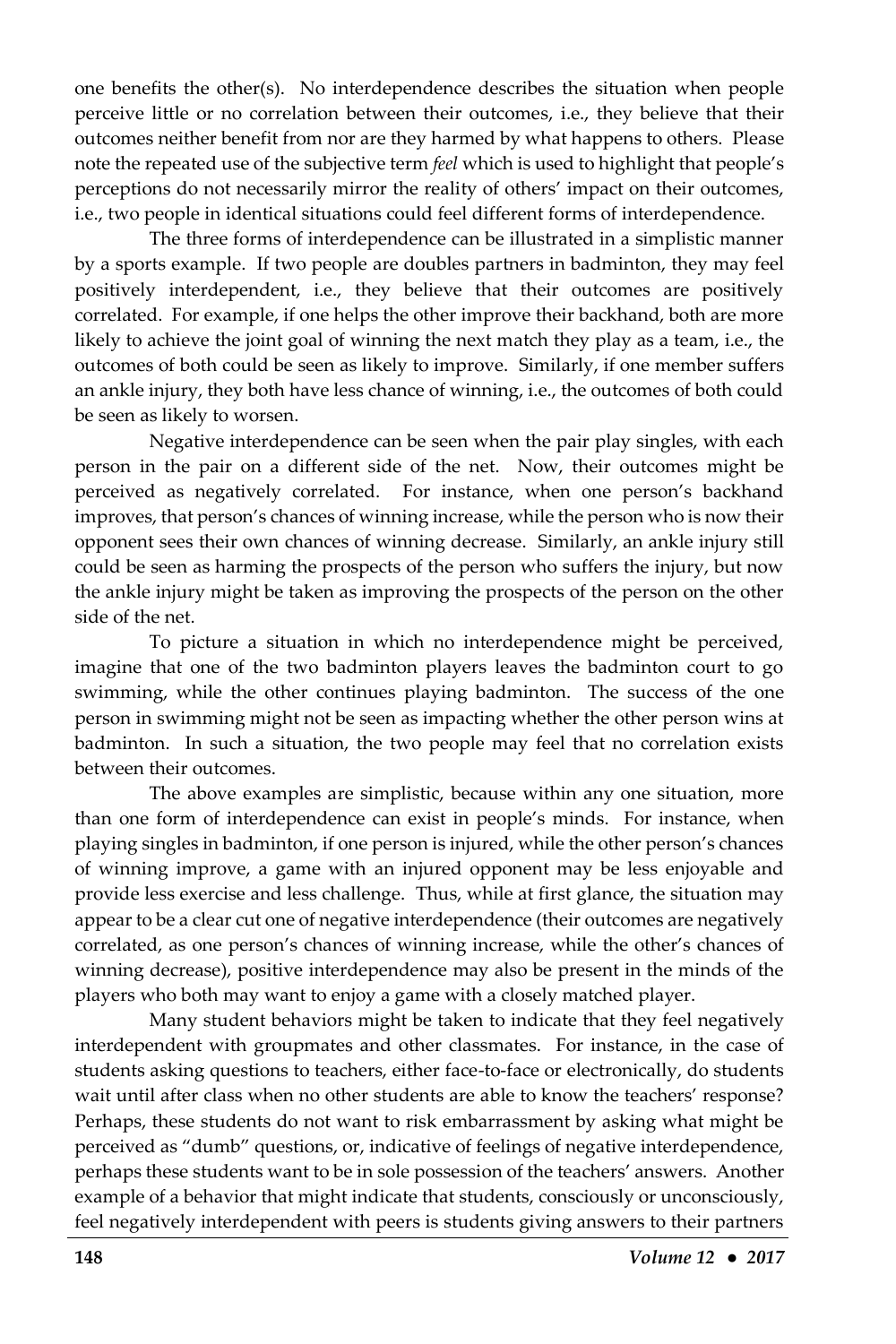but not explaining to their partners how to find the answers on their own and not checking to see if their partners understand the given answers. This answers-only assistance is similar to "giving someone a bowl of rice" but not helping them "learn how to grow their own rice."

Returning to the topic of assessment, norm referenced assessment may foster a competitive environment among students, because students may be likely to view themselves as negatively interdependent with those involved in the same assessment (Johnson & Johnson, 2003). A feeling of negative interdependence discourages helping behaviors among students, as students may feel that when norm referenced assessment is used, by boosting their peers' scores, they are jeopardising their own outcomes. Such an attitude potentially decreases the learning of all.

To promote cooperation for learning among students, Johnson and Johnson (2003) advocate the use of criterion referenced assessment, because such assessment

**A feeling of negative interdependence discourages helping behaviors among students…**

reduces the potential for feelings of negative interdependence among students, i.e., it may reduce feelings of hostile competition among students (Eggen & Kauchak, 2007). Furthermore, Eggen and Kauchak maintained that because criterion referenced assessment compares students

with standards, not with other students, such assessment provides stakeholders with a more accurate view of the current state of students' knowledge and skills. This article seeks to present evidence that even when norm referenced assessment cannot be avoided or is preferred for whatever reason, students nonetheless gain from collaborating with peers. To build this argument, the next section of the paper reviews benefits of student-student collaboration.

#### **Benefits of Cooperation among Students**

In addition to Social Interdependence Theory, many other theories in the education literature can be referenced in support of the use of student-student interaction as a significant mode of learning. These include Sociocultural Theory (Vygotsky, 1978), Humanist Psychology (Maslow, 1968), Social Constructivism (Palincsar, 1998) and Multiple Intelligences Theory (Gardner, 1993). Additionally, a great many studies have been conducted on the efficacy of methods of promoting student-student interaction. This research has involved a wide range of learners, subjects and modes of learning, including online learning. In general, the research suggests the collaboration among students is associated with positive effects on both cognitive and affective variables (Ibáñez, García Rueda, Maroto, & Kloos, 2013; Johnson, Johnson, & Stanne, 2000; Kyndt et al., 2013; Slavin, 1991b). To aid in the implementation of student-student interaction, the education literature is replete with guidance for teachers (e.g., Baloche, 1998; Cohen & Lotan, 2014; Gillies, 2007; Johnson, Johnson, & Holubec, 2008; Sharan, 1999; Slavin, 1995).

Two elements may be particularly important to successful interaction among students. First, when students feel concern for each other, they may be more likely to strive for effective interaction. This concern links with positive interdependence, discussed in the section on Social Interdependence Theory. A second element crucial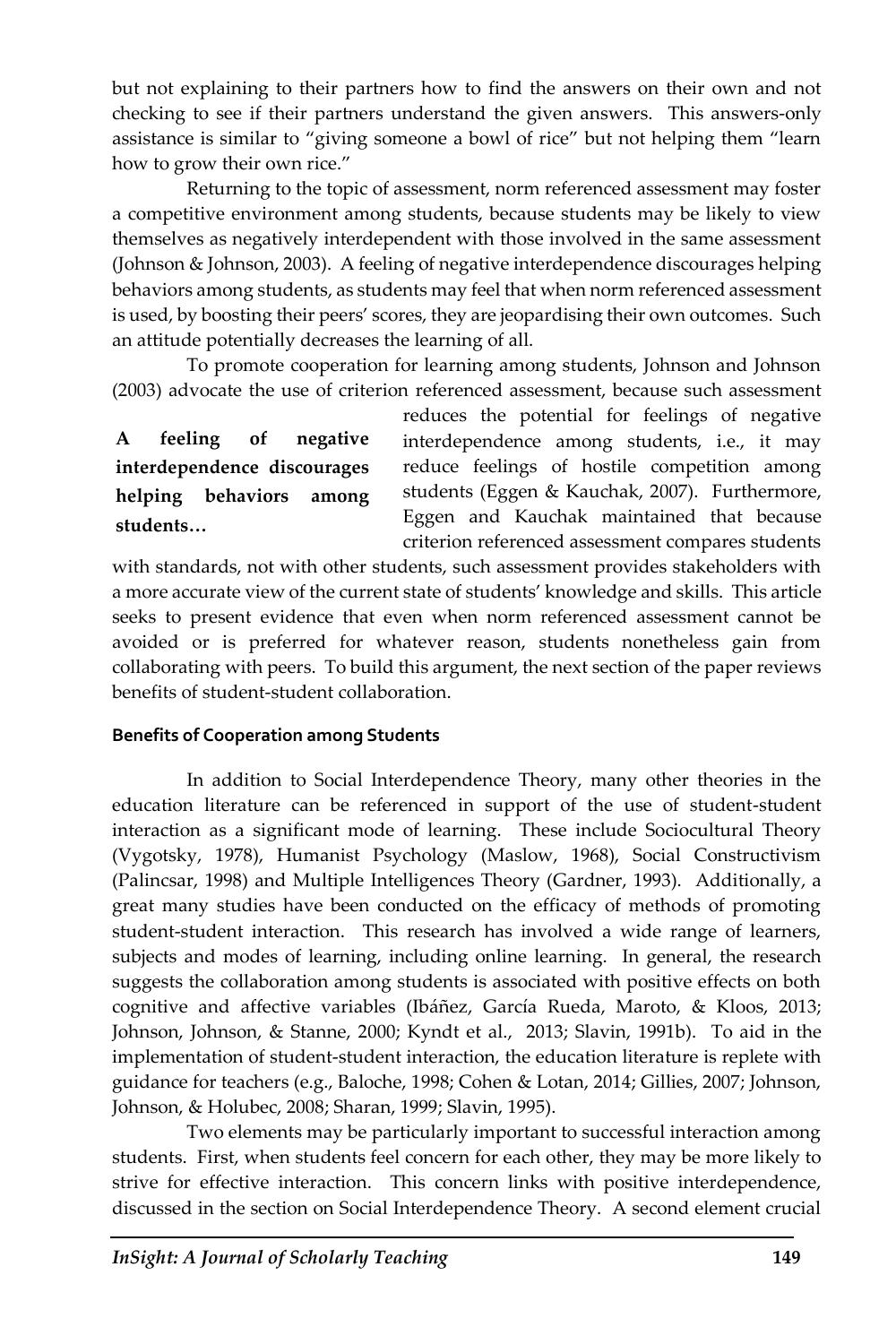to successful student-student interaction involves how students interact. Do they only give each other answers, or do they discuss, explain, give examples, debate and otherwise engage in elaborated interactions? Many studies by Webb and her colleagues, e.g., Webb (1991) and Webb et al. (2009), as well as by other researchers, such as Gillies (2007) and Kuhn and Crowell (2011), have suggested the importance of quality interactions.

Unfortunately, many students, including the one cited in the second paragraph of this article, and other stakeholders in education, believe that the benefits of student-student interaction flow mostly in one direction: from the students who help their peers to the peers who receive the help, with no benefits accruing to those who assist their peers. For instance, Allen (1991) and Matthews (1992) raised the concern that when students engage in peer interaction, the high achievers are forced to tutor their lower achieving peers and to serve these peers as role models. The higher achievers, according to this concern, waste time they could have otherwise spent on enrichment. In other words, they only give; they do not receive.

Johnson and Johnson (1993) and Slavin (1991a), long-time researchers in the field of cooperative learning, responded to the claims of Allen and Matthews by highlighting two points. First, following on the research cited above by Webb (1991) and others, the way that students interact plays an important role in determining whether students of all achievement levels (both those who help and those who receive help) benefit. In this regard, the Johnsons and Slavin urged that student interaction be facilitated with reference to the literature on cooperative learning, including the use of thinking skills and collaborative skills. Second, the Johnsons and Slavin referred to the large body of research, cited above, suggesting that when cooperative learning was properly implemented, both high and low achievers outperformed similar students who did not study in cooperative learning environments. The research cited by the Johnsons and Slavin supports one of the two key points of this paper: when peers interact, the potential exists for all to learn, even those students of relatively higher achievement levels.

In addition to cognitive goals, the research cited by the Johnsons and Slavin suggests that cooperative learning is also associated with affective benefits, such as gains in self-esteem and increased liking for school. For instance, when students feel positively interdependent with peers, i.e., they feel they are living by the "All for one and one for all" motto of the *Three Musketeers* (Dumas, 1844/1998), students may develop deeper ties with their peers, for example, across potential divides of race and social class. Such ties may make school a place where diverse students of all achievement levels build friendships with people with whom they might not otherwise interact.

To conclude this discussion of the benefits of cooperation among students, concepts from Chinese culture and Malay culture deserve mention (Jacobs, 2013a, 2013b). These concepts may well resonate in other cultures. In Chinese culture, two cooperation-friendly concepts are guanxi and renqing. Guanxi involves building relationships. When students live up to their responsibilities as group members, they may develop a reputation for reliability. Based on this reputation, others may be more willing to collaborate with them, both in the present and in the future, in academic and non-academic endeavours. Students who ignore opportunities for relationship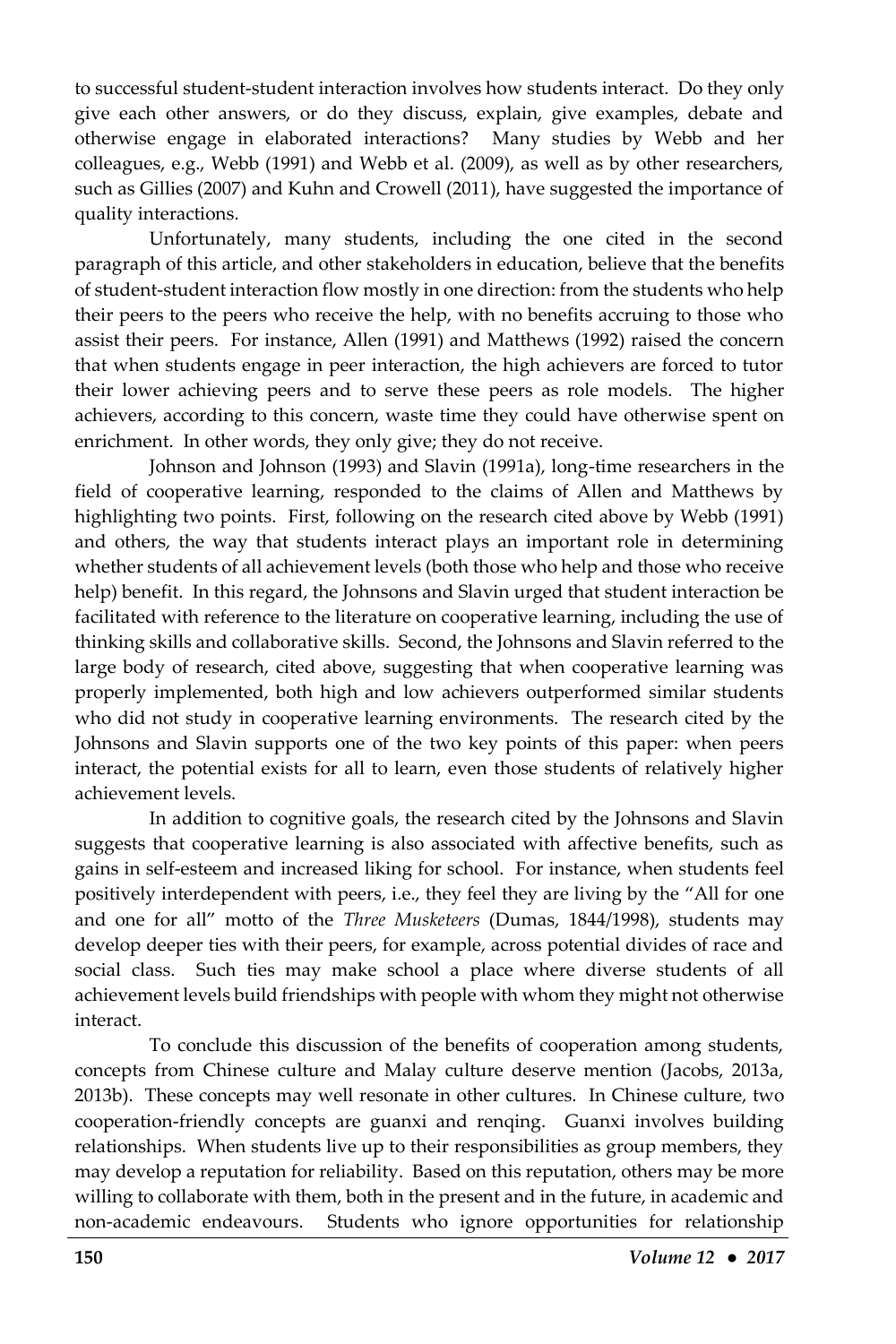building do so at their own peril, for as the proverb states, "Often, it is not what you know but who you know that determines your success". Renqing also concerns relationship building. It means to return favours. By assisting in the learning of their peers, students build the pool of favours from which they can later collect, whether in academic or non-academic realms.

In Malay culture, perhaps the concept that most clearly embodies cooperation is gotong royong, which can be translated as communal effort. Gotong royong is seen in the spirit of the kampongs, rural places where people aid each other, to put a roof on someone's home, to harvest rice or to celebrate a festival. The same cooperative spirit can be applied in education, where adding the social element not only makes learning more efficient it also makes learning more enjoyable.

Two Malay proverbs also can be used to encourage students to learn together. First, "A rope of three strands is not easily parted (Tali yang tiga lembar itu tak suangsuang putus)". When students work alone, their learning may be okay, but they may be more likely to make errors and omit perspectives. Fortunately, the act of collaborating with groupmates can add important strands that individuals learning alone may lack. Another Malay proverb that teachers can use to encourage students to learn together is, "When the load is light, you carry together, when the load is heavy, you carry together" (Ringan sama dijinjing, berat sama dipikul, ke bukit sama didaki, ke lurah semua dituruni). This is similar to the English proverb, "Many hands make light the work" and reinforces Vygotsky's (1978) view that learning is social.

# **Examining the Impact of Norm Referenced Assessment in Specific Contexts**

This section of the paper examines the concrete impact of norm referencing on the assessments which students experience, beginning with assessments normed via other cohorts. Then, the section looks at assessments normed with the same cohort. Here, the discussion centres on assessment involving grades and assessment involving rankings.

## **Assessments with Scoring Based on the Scores of Past Cohorts**

Some standardised exams, e.g., the Scholastic Aptitude Test (CollegeBoard, 2015), apply norm referencing by comparing students' scores not with the scores of those who took the exam at the same time, but with scores of test takers from a previous year. In this case, students' outcomes could not be impaired if students preparing for the exam provide assistance that boosts the scores of peers taking the same exam at the same time as norming is not done within their cohort. Furthermore, it bears noting that even when standardised exams are normed on the same cohort, the outcome of one or two peers is very unlikely to affect a student's final score, as cohorts often consist of many thousands of students.

## **Assessments with Scoring Based on the Scores of the Same Cohort - The General Case**

With norm referenced assessment that uses the same students as the reference group, e.g., all the students in the same class, for a given number of students, it is only when the performance of the helped students surpasses the performance of the helpers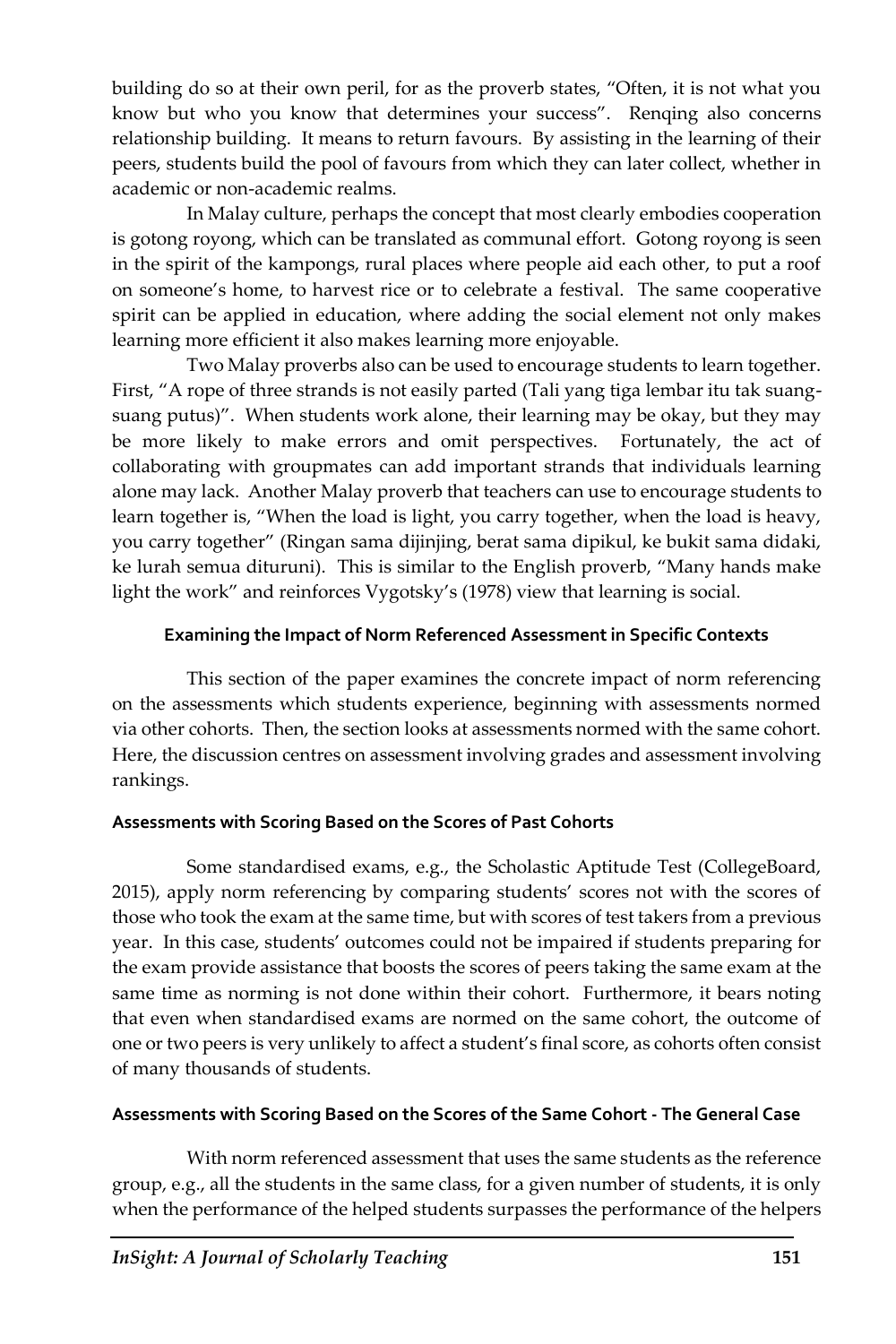that the helpers' final outcomes could be negatively impacted. This low incidence of negative impact pertains whether those assessments are expressed as grades, such as A or C, or as rank, such as students in a class of 40 being ranked #5 or #35. Next, the two cases, i.e., grades and percentile rank, will be illustrated as to the potential impact of helped students' outcomes on the outcomes of students who help them.

**The case of grades.** This subsection considers whether, under a norm referenced regime, there might be any negative impact on the grades of students who successfully teach their peers. When norm referenced assessment is applied to grades, e.g., A, B, C, D and F, the number of students who will receive each grade is fixed, e.g., with 60 students, if 15% are to receive A's, nine students will receive A's, and if 30% are to receive C's, 18 students will receive C's. Please note that, as stated earlier, the authors do appreciate that not all institutions and not all teachers apply a pure version of norm referencing.

An example of the potential impact of the improvement of helped students on the outcomes of helper students would be the case of Student 1 with a past average of 75 helping Student 2 with a past average of 50. On the next assessment, Student 1 again scores 75, while thanks in part to Student 1's help, Student 2 scores 72. In this case, student 2's improvement has no impact on the grade of Student 1, because 2's score is not above 1's score.

Student 2's improvement only has the potential to lower Student 1's grade if 2 scores above 1. However, even if 2's score is higher than 1's, Student 1 would only drop down a grade under special circumstances. An example of such circumstances would be if Student 1's score of 75 would have been high enough to be 9th highest among the class of 60 students - please remember that in this scenario only 15% of the class, i.e., nine students, can achieve an A. For instance, if Student 2's score, after 1's help, is 85, thus exceeding 1's score, Student 1's 75 now becomes 10th highest in the class, dropping Student 1 out of the list of nine students to receive a grade of A.

To generalise from the above example, with norm referencing applied to an A-F grading system, even if helped students surpass the scores of their helpers, the probability of the helping students experiencing a grade drop is slight. This situation obtains due to the fact that it is only when helpers' scores lie on the lower edge of a grade range that those whom they help can inadvertently bump them down a grade. To return to our example of Students 1 and 2, if the norm referencing system being applied in a class of 60 students assigns an A grade to 15% of the class, i.e., nine students, it is only when Student 1's score is 9th highest that Student 2 surpassing Student 1's score could bump Student 1 down to a B.

Thus, in a class of 150 students, the probability of a helped students higher score pushing down the grade of their helper is 4/150 = 3%. In a small class of 20 students, helpers have a probability of 4/20=20% of seeing their grade drop in the event that their helped classmates surpass them. These percentages are calculated by dividing the number of students on the edge of falling a grade (4 students, i.e., falling from A to B, from B to C, from C to D and from D to F) by the total number of students in the class.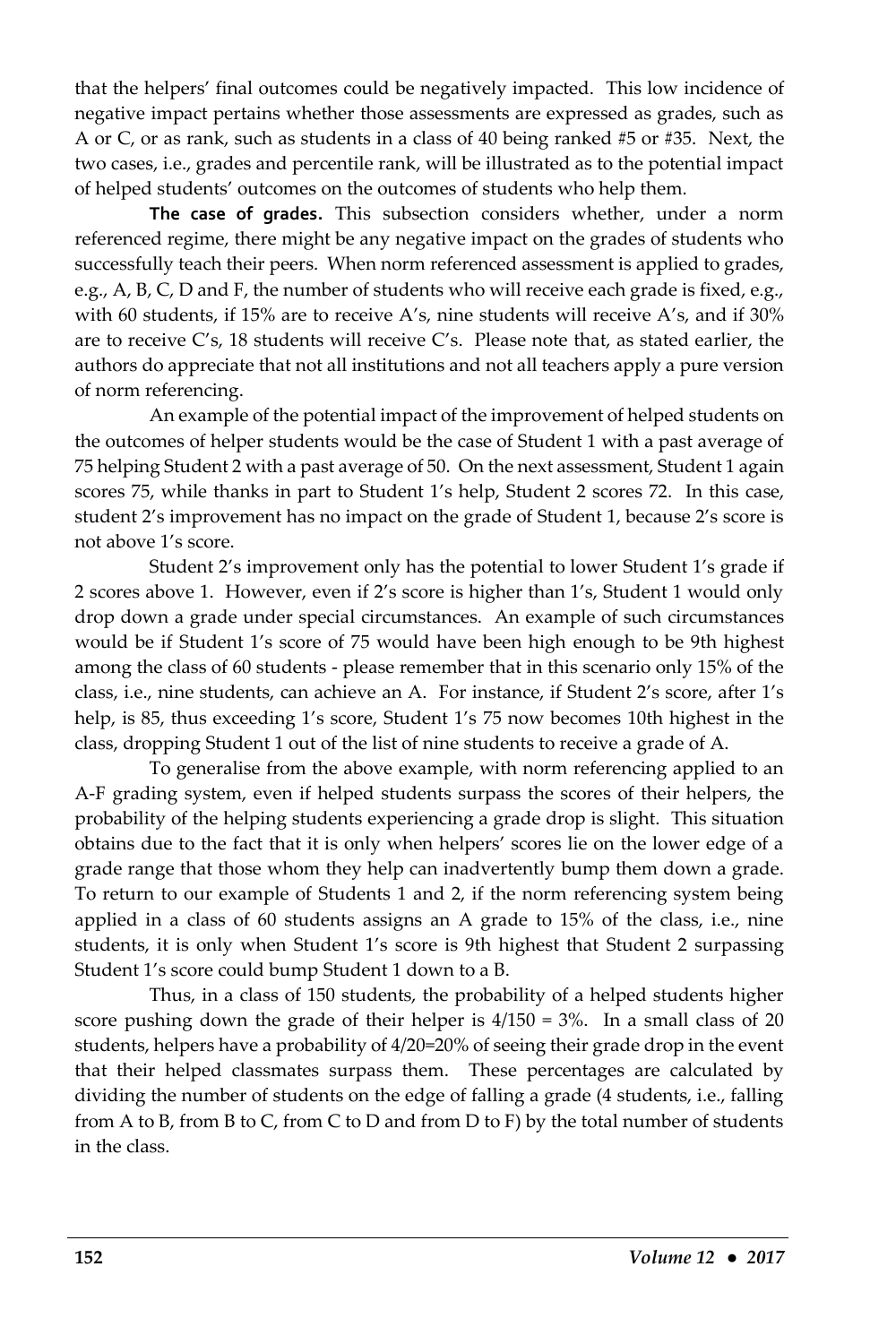**The case of ranking.** Norm referencing measures students in comparison with other students. The previous subsection of this paper examined the case of grades being used to compare students. This subsection examines the case of rank being used

to compare students. For instance, in some schools, the students in each class are ranked, e.g., in a class of 40, one student will be #1 in the class (the highest achieving student), another will be #23, yet another will be #40, etc. Heffernan (2014) recounted the story of a secondary school student who was ranked in the top five in her class. The student recalled that, "The top five are particularly conscious of each other… I asked one of

**…when students provide elaborated help to peers, both the providers and recipients of such help benefit.**

them to help me—and he wouldn't!... He said his mother had told him not to because it might jeopardize his ranking" (p. 36).

When ranking is used, formerly low achieving students who show significant improvement, perhaps due to the help of higher achieving peers, can move their helpers down a rank. For instance, if Student 1 who was ranked #3 in the class, continuously helped Student 2 who was ranked #8 in the class, over time, Student 2's achievement level might eventually have increased to the point where Student 2 rose to become #3 in the class, with Student 1 moving to #4. However, please note that Student 1 fell only one place, i.e., from #3 to #4, not one grade, e.g., from an A to a B.

**When helping students improve.** The two previous subsections of this part of the paper have considered scenarios in which the performance of helped students improves while no change takes place in the performance of those students who help their peers. However, as noted in the literature review earlier in this article, e.g., in the findings of the research of Webb and her colleagues (2009), when students provide elaborated help to peers, both the providers and recipients of such help benefit. Theories of learning, such as Social Constructivism, support this view. Furthermore, Social Interdependence Theory provides ideas for how teachers can promote positive interdependence and, thereby, a learning climate in which students want to foster each other's success. Thus, both in the case of grades and in the case of ranking, students are very unlikely to suffer from helping peers, because the helped peers are unlikely to overtake those who help them, as the more likely scenario may be that the helpers' scores rise in tandem with the scores of those whom they help.

#### **Suggestions for Future Research**

This paper has provided evidence for educators to use to overcome students' concerns that helping peers might be detrimental to their own success. Future researchers might investigate the actual impact of teacher interventions on student assistance to peers. These interventions could include:

- 1. Using criterion referenced or ipsative assessment rather than norm referenced assessment
- 2. Presenting to students and other stakeholders the evidence compiled in this paper about the small chance that helping peers would impair the helpers' outcomes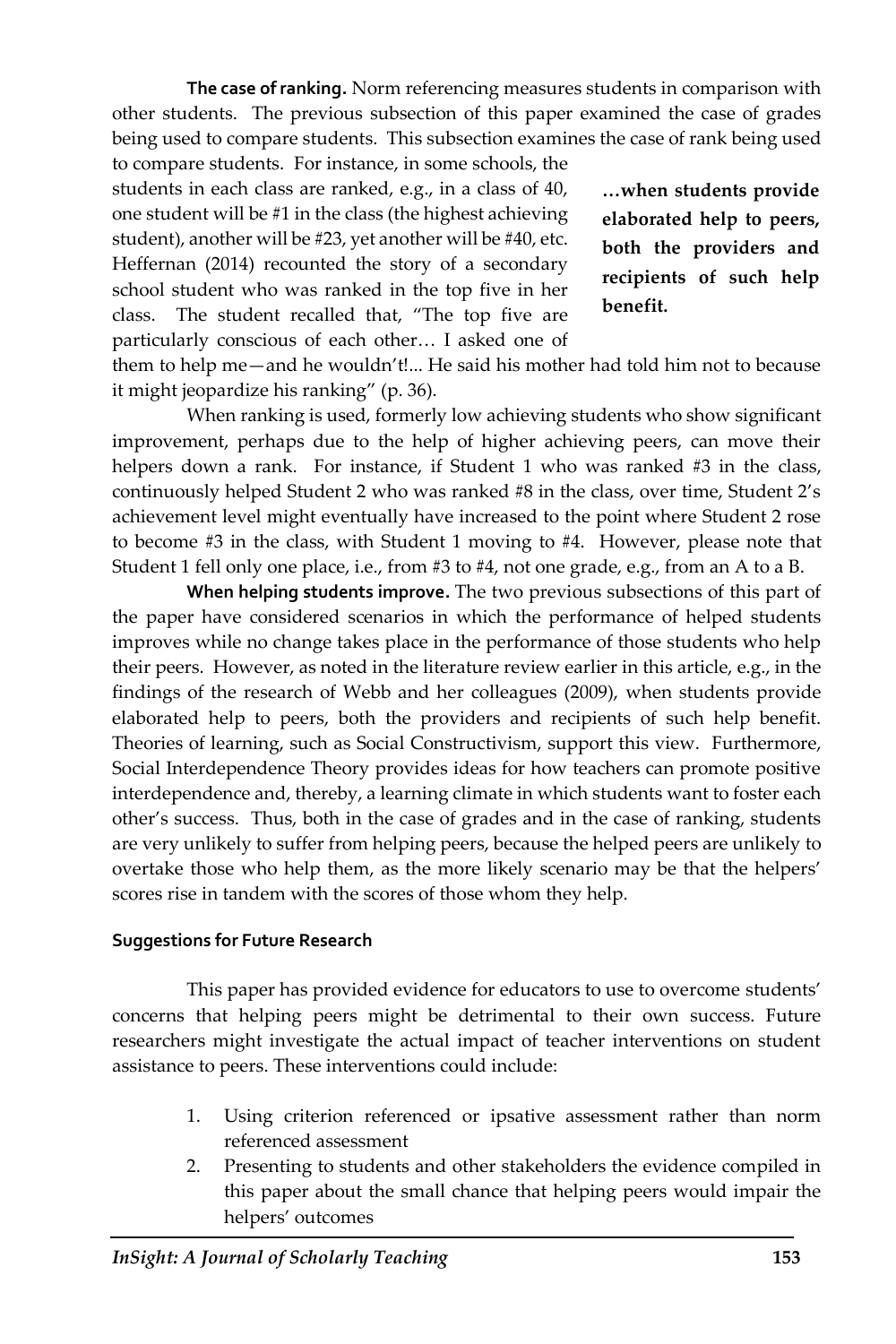- 3. Teaching students how to assist peers by supplying elaborated help rather than merely giving answers
- 4. Building rapport within groups via teambuilding activities
- 5. Encouraging students to create a common identity among group members, e.g., via a group name, group logo, group motto or group mascot
- 6. Giving group members a stake in each other's outcomes, such as (a) via group goals, (b) grades that are a combination of individuals' scores and the scores of their groupmates or (c) shared information, such as in the Jigsaw technique (Aronson, 2016) in which students teach their groupmates.

## **Conclusion**

In conclusion, the purpose of this paper has been to help teachers encourage students to learn together with peers, even in the presence of norm referenced assessment systems. Specifically, the paper sought to provide evidence that teachers can utilise to allay students' fears that helping peers is a one-way street with the helped students enjoying all the benefits and the helping students not only not benefiting but potentially losing out, as those students they help lower the helpers' exam scores, course grades and class rankings.

To ease this concern, two main points were made. One, from the perspective of theory and research on what promotes learning, when students help others by providing elaborated explanations, the helpers learn, too. Furthermore, when a spirit of positive interdependence blooms among students, the environment for learning brightens considerably. Two, from a mathematical perspective, in the case of standardised exams, grades and class rank, even when outcomes of helped students improve, that improvement is unlikely to impair the outcomes of the helping students.

To return to the conversation that inspired this paper, the conversation one of the authors had with a student who did not want to study with others for fear that learning is a zero sum game, unfortunately, the author has lost contact with that student. However, the authors urge those educators reading this article to engage students and other education stakeholders in frank and open discussions about why they do or do not favour peer collaboration for learning. Certainly, in the process of preparing this article, the authors have deepened their own understanding of the topic and will continue to promote cooperative learning and to encourage people to look for and act on the positive interdependence in their lives in education and elsewhere.

## **References**

Allen, E. G. (2016). "I hate group work!": Addressing students' concerns about small-group learning. *InSight: A Journal of Scholarly Teaching, 11*, 81-89. Retrieved from http://insightjournal.park.edu/wpcontent/uploads/2016/07/8-Allan.pdf

Allen, S. D. (1991). Ability-grouping research reviews: What do they say about grouping and the gifted? *Educational Leadership, 48*(6), 60-65. Retrieved from http://www.ascd.org/publications/educat ional-leadership.aspx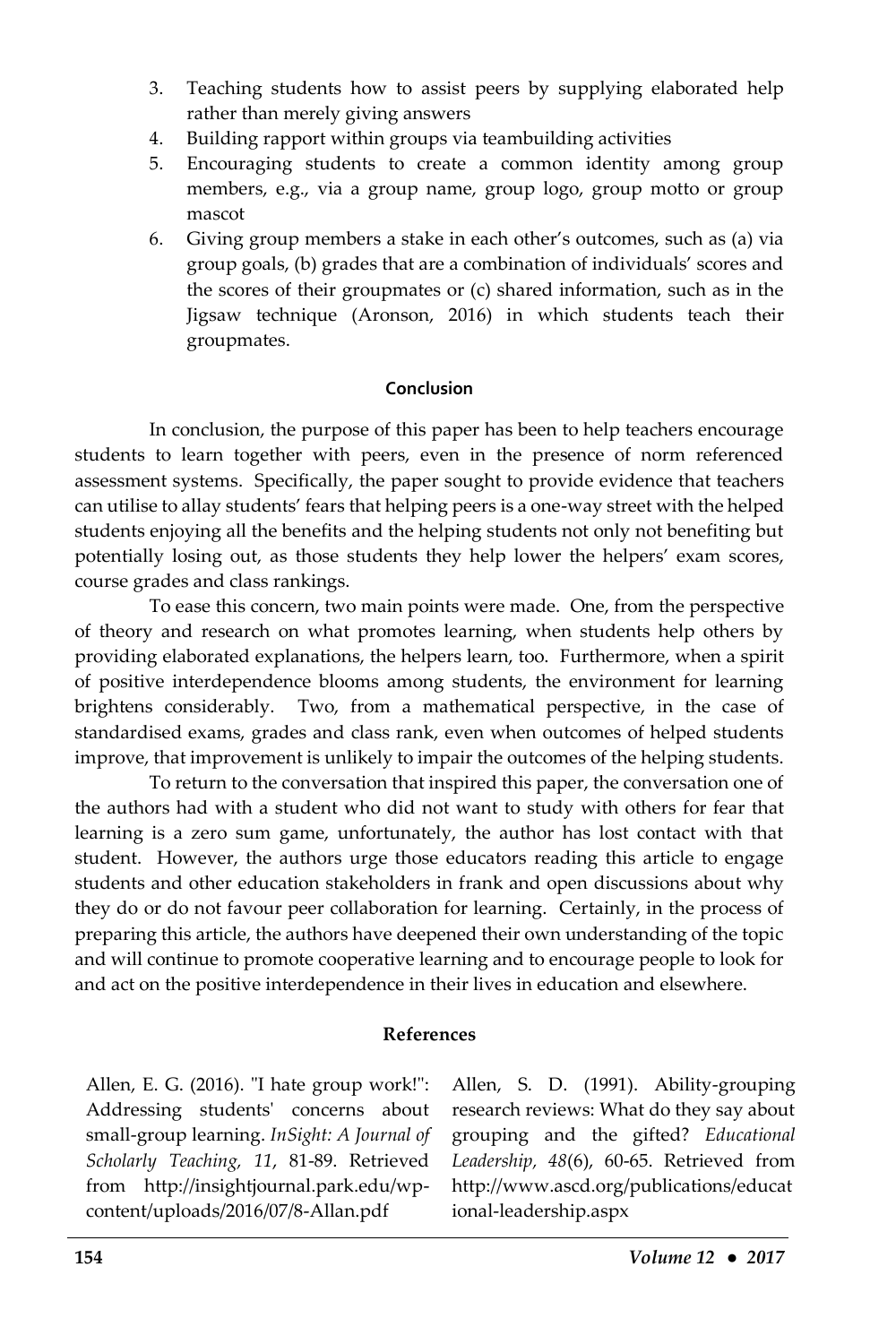Aronson, E. (2016). *The jigsaw classroom.*  Retrieved from http://www.jigsaw.org

Baloche, L. (1998). *The cooperative classroom: Empowering learning*. Upper Saddle River, NJ: Prentice Hall.

Center for Teaching and Learning. (2015). *Grading.* Retrieved from http://www.washington.edu/teaching/ grading-2

Chaviaris, P., & Kafoussi, S. (2010). Developing students' collaboration in a mathematics classroom through dramatic activities. *International Electronic Journal of Mathematics Education*, *5*(2), 91-110. Retrieved from http://iejme.com/

Cohen, E., & Lotan, R. (2014). *Designing groupwork: Strategies for the heterogeneous classroom* (3rd ed.). New York, NY: Teachers College Press.

CollegeBoard. (2015). *Understanding your scores.* Retrieved from https://sat.collegeboard.org/scores/ understanding-sat-scores

Deutsch, M. (1949). A theory of cooperation and competition. *Human Relations, 2,* 129-152. Retrieved from http://journals.sagepub.com/home/hum

Deutsch, M. (1962). Cooperation and trust: Some theoretical notes. In M. R. Jones (Ed.), *Nebraska symposium on motivation* (pp. 275-319). Lincoln: University of Nebraska Press.

Dumas, A. (1844/1998). *The three musketeers*. Washington, DC: Regnery.

Eggen, P., & Kauchak, D. (2007). *Educational psychology: Windows on classrooms*. Upper Saddle River, NJ: Pearson.

Gardner, H. (1993). *Multiple intelligences: The theory and practice*. New York, NY: Basic Books.

Gillies, R. M. (2007). *Cooperative learning: Integrating theory and practice*. Thousand Oaks, CA: Sage Publications.

Heffernan, M. (2014). A *bigger prize: How we can do better than the competition*. New York, NY: PublicAffairs.

Ibáñez, M. B., García Rueda, J. J., Maroto, D., & Kloos, C. D. (2013). Collaborative learning in multi-user virtual environments. *Journal of Network and Computer Applications*, *36*, 1566-1576. doi: 10.1016/ j.jnca.2012.12.027

Jacobs, G. M. (2013a, April 25). How Chinese culture can convince Singapore staff to be team players. *Singapore Business Review.* Retrieved from http://sbr.com.sg/hreducation/commentary/how-chineseculture-can-convince-singapore-staff-beteam-players

Jacobs, G. M. (2013b, June 25). What Singaporeans can learn from the Malay culture. *Singapore Business Review.*  Retrieved from http://sbr.com.sg/hreducation/commentary/whatsingaporeans-can-learn-malay-culture

Johnson, D., & Johnson, R. T. (1993). Gifted students illustrate what isn't cooperative learning. *Educational Leadership*, *50*(6), 60-61. Retrieved from http://www.ascd.org/publications/educat ional-leadership.aspx

Johnson, D. W., & Johnson, R. T. (2003). *Assessing students in groups: Promoting group responsibility and individual accountability*. Thousand Oaks, CA: Corwin Press.

*InSight: A Journal of Scholarly Teaching* **155**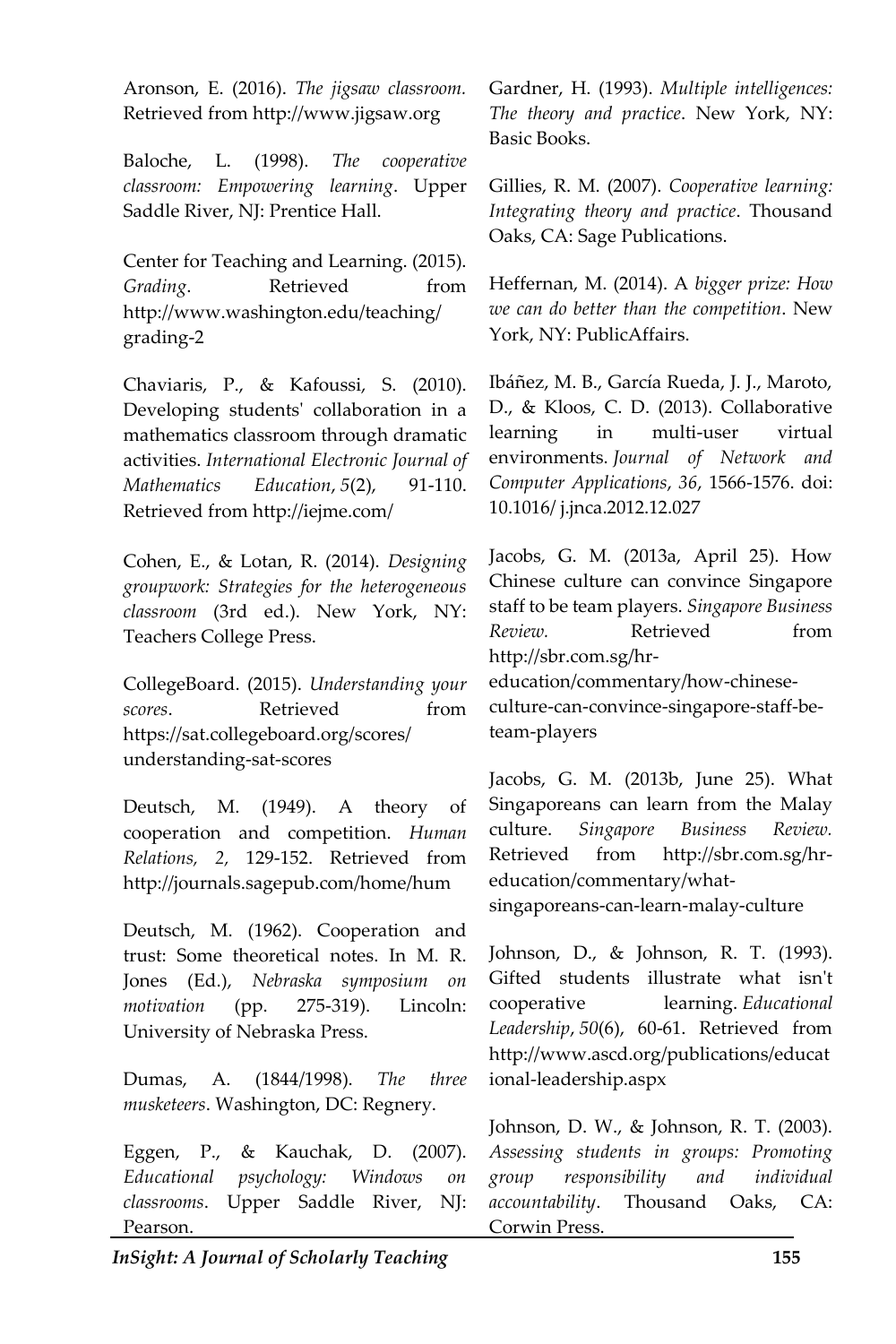Johnson, D. W., & Johnson, R. T. (2006). New developments in social interdependence theory. *Genetic, Social, and General Psychology Monographs*, *131*, 285-358. Retrieved from http://www.tandfonline.com/loi/vzpm20

Johnson, D. W., Johnson, R. T., & Stanne, M. B. (2000). *Cooperative learning methods: A meta-analysis.* Minneapolis, MN: University of Minnesota.

Kim, S. I., Lee, M. J., Chung, Y., & Bong, M. (2010). Comparison of brain activation during norm-referenced versus criterionreferenced feedback: The role of perceived competence and performanceapproach goals. *Contemporary Educational Psychology*, *35*(2), 141-152. doi: 10.1016/j.cedpsych.2010.04.002

Kuhn, D., & Crowell, A. (2011). Dialogic argumentation as a vehicle for developing young adolescents thinking. *Psychological Science, 22,* 545-552. doi: 10.1177/0956797611402512

Kyndt, E., Raes, E., Lismont, B., Timmers, F., Dochy, F., & Cascallar, E. (2013). A meta-analysis of the effects of face-to-face cooperative learning. Do recent studies falsify or verify earlier findings? *Educational Research Review, 10*, 133-149. doi: 10.1016/j.edurev.2013.02.002

Lewin, K. (1935). *A dynamic theory of personality,* New York, NY: McGraw-Hill.

Maslow, A. H. (1968). *Toward a psychology of being* (2nd ed.) New York, NY: Van Nostrand.

Matthews, M. (1992). Gifted students talk about cooperative learning. *Educational Leadership*, *50*(2), 48-50. Retrieved from http://www.ascd.org/publications/educat ional-leadership.aspx

Palincsar, A. S. (1998). Social constructivist perspectives on teaching and learning. *Annual Review of Psychology, 49,* 345–375. doi: 10.1146/annurev.psych.49.1.345

Sharan, S. (Ed.). (1999). *Handbook of cooperative learning methods*. Westport, CT: Praeger.

Slavin, R. (1991a). Are cooperative learning and untracking harmful to the gifted? *Educational Leadership*, *48*(6), 68- 71. Retrieved from http://www.ascd.org/publications/educat ional-leadership.aspx

Slavin, R. (1991b). Synthesis of research on cooperative learning. *Educational Leadership, 48*(5), 71-82. Retrieved from http://www.ascd.org/publications/educat ional-leadership.aspx

Slavin, R. E. (1995). *Cooperative learning: Theory, research, and practice* (2nd ed.). Englewood Cliffs, NJ: Prentice Hall.

Vygotsky, L. S. (1978). *Mind in society*. M. Cole, V. John-Steiner, S. Scribner, & E. Souberman (Eds.). Cambridge, MA: Harvard University Press.

Webb, N. M. (1991). Task-related verbal interaction and mathematics learning in small groups. *Journal for Research in Mathematics Education, 22*, 366-389. doi: 10.2307/749186